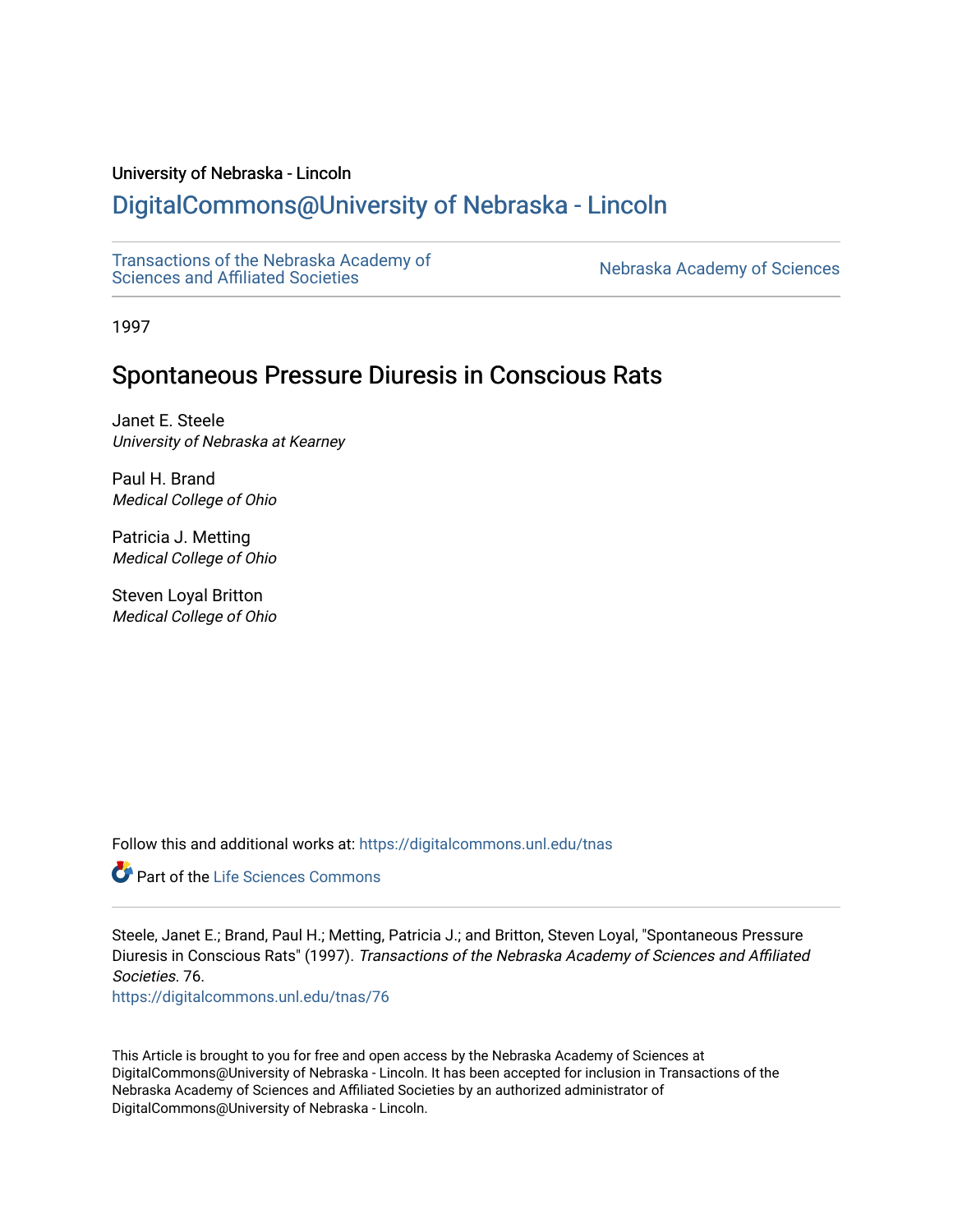### **SPONTANEOUS PRESSURE DIURESIS IN CONSCIOUS RATS**

Janet E. Steele, <sup>1,3</sup> Paul H. Brand, <sup>2</sup> Patricia J. Metting, <sup>2</sup> and Steven Loyal Britton<sup>1, 2</sup>

Cardiovascular Research Laboratory 2Department of Physiology and Biophysics and 1 Department of Medicine Medical College of Ohio Toledo, Ohio 43699

3Current Address: Department of Biology, University of Nebraska at Kearney, Kearney, Nebraska 68849

#### *ABSTRACT*

Pressure diuresis is thought to be a long-term mechanism that is essential for regulation of blood volume and arterial pressure (AP). We recently found that experimentally-induced changes in AP result in changes in urine flow (UF) within 6 seconds in anesthetized rats. To test our hypothesis that the long-term nature of pressure diuresis is the result of the cumulative sum of many short-term changes in UF occurring in response to spontaneous changes in AP, AP (via an aortic catheter) and UF (via a gravimetric method) were measured over 2 hours in 8 conscious, free-moving, chronically instrumented rats. A total of 24 2-hour recordings was obtained at a frequency of 0.1 Hz. For all trials, mean AP averaged  $130.0 \pm 4.1$  mm Hg and mean UF averaged  $25.2 \pm$  $10.1$  µl/min. A significant, positive linear relationship between UF and AP was observed in  $16(67%)$  of the trials, and a significant negative relationship was observed in 2 of the trials. Our results 1) demonstrate that a positive relationship between UF and AP can be observed in conscious, freemoving rats; and 2) suggest that short-term changes in UF occur in response to spontaneous changes in AP.

t t t

The property of the kidney known as pressure diuresis was first observed over 140 years ago and is characterized by a direct, positive relationship between changes in renal arterial pressure and the subsequent changes in urine flow and sodium excretion (Selkurt 1951). In 1966 Guyton and Coleman (Guyton 1990) created a computer model of the circulation which predicted that permanent, steady-state changes in arterial pressure can occur only as the result of a change in urinary salt and water excretion. Because the sustained changes in blood volume that ultimately result in changes in steady-state arterial pressure probably required hours to days to develop, Guyton and co-workers have postulated that pressure diuresis is a longterm mechanism that is essential in establishing the steady-state value of arterial pressure (Guyton et al. 1972, Guyton et al. 1980).

The hypothesis that the ultimate regulation of arterial pressure via the pressure diuresis mechanism constitutes a long-term mechanism does not mean that the direct influence of arterial pressure upon urine formation is necessarily a slow process. That is, it is not known if the influence of pressure upon urine flow requires steady-state changes in pressure that last for minutes, or if the short-lived, spontaneous changes in arterial pressure that are known to occur as often as six per minute can influence urine formation (Alper et al. 1987, DeBoer et al. 1987, Steele, Brand et al. 1993). In a recent study we investigated the dynamic urine flow responses to acute changes in arterial pressure produced by mechanical and pharmacological interventions (Steele, Brand et al. 1993). We found that significant changes in urine flow occurred within six seconds following changes in arterial pressure. Moreover, the urine flow responses to these induced changes in arterial pressure were proportionately larger than the changes in arterial pressure, particularly when pressure was increased. These results led us to hypothesize that pressure diuresis may operate short-term in response to changes in arterial pressure, and that the cumulative effect of numerous short-term changes in urine flow determines the long-term regulation of arterial pressure.

Therefore, the purpose of this study was to determine if the moment-to-moment changes in arterial pressure that occur spontaneously due to normal activities are correlated positively with changes in urine flow.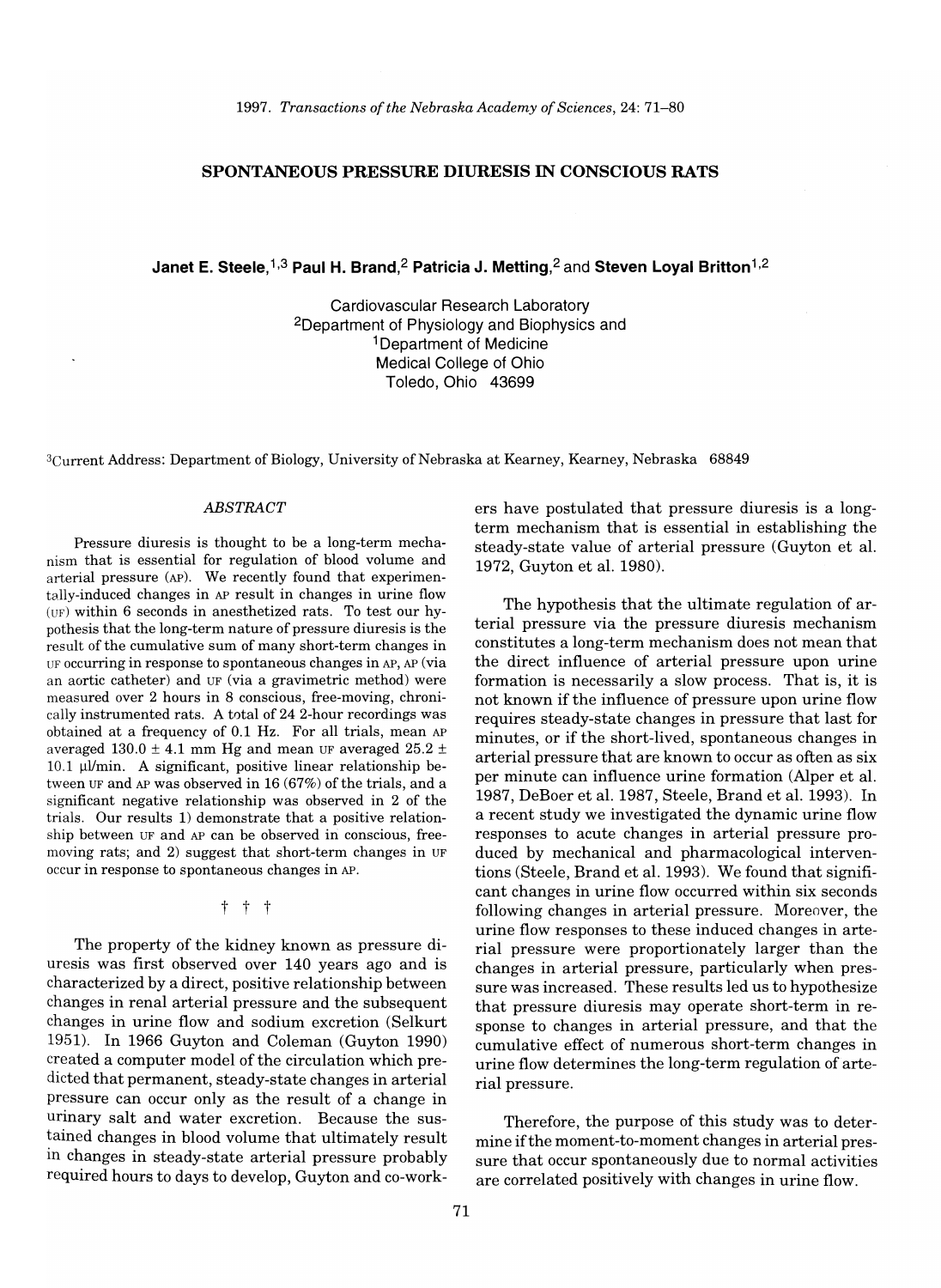#### **MATERIALS AND METHODS**

#### **Animal preparation**

All surgical and experimental procedures in this study are in accordance with U.s. animal protection laws and were approved by the Institutional Animal Care and Use Committee of the Medial College of Ohio prior to initiation of the investigation. Eight male Sprague-Dawley rats (Harlan Sprague-Dawley, Inc., Indianapolis, Indiana) weighing  $439 \pm 6$  g (range  $420-$ 470 g) were studied. The animals received standard rat chow (0.8% NaCl) and water ad libitum and were maintained on a 12:12 hour light-dark cycle. The rats were anesthetized with a mixture of ketamine (Aveco Co., Inc., Fort Dodge, Iowa; 100 mg/kg i.p.) and xylazine (Mobay Corp., Shawnee, Kansas; 20 mg/kg i.p.), and were placed on a heating pad to maintain normal body temperature. A mid-abdominal incision was made and the ureters exposed. Catheters  $(0.01"$  ID  $\times$  0.03" OD Tygon® tubing; Norton Plastics and Synthetics, Akron, Ohio) were inserted into the ureters with the tips placed just distal to the renal pelves. The catheters were secured to the ureters with 3-0 silk ties and to the underlying psoas muscle with 5-0 silk sutures. A 7 cm trocar, fashioned from 16 gauge stainless steel tubing, was used to tunnel the ureteral catheters through the dorsal wall of the abdomen. The catheters were then tunneled subcutaneously to exit separately at the base of the tail. The abdominal incision was closed with 5-0 and 3-0 silk interrupted sutures. Each exteriorized end of the ureteral catheter was inserted into a 2.0 cm section of 18 gauge stainless steel tubing. In order to stabilize the catheters, the sections of steel tubing were inserted approximately 1.0 cm underneath the skin, and the catheters were secured to the steel tubing with Super Glue® (alpha cyanoacrylate; International Adhesives Corp., Pembroke, Florida). The exteriorized portions of the steel tubing were secured to the skin of the tail with cranioplastic cement (Plastics One, Roanoke, Virginia) such that approximately 1.0 cm of the steel tubing protruded from the base of the tail. The ends of the exteriorized catheters were cut flush with the tip of the steel tubing.

The left femoral artery was exposed and a catheter, constructed from a 6 cm piece of Teflon® tubing (0.015" ID; Small Parts, Inc., Miami, Florida) inserted into a 25 cm piece of Tygon® tubing (0.02" ID), was placed in the femoral artery. The catheter was secured to the artery with 3-0 silk ties, tunneled dorsally beneath the animal's skin, and exited at the base of its neck. The arterial catheter was secured to the animal's skin with Super Glue®. Following surgery, the animal was returned to its home cage, given standard rat chow and water ad libitum, and weighed daily. All animals were given 3 days to recover from surgery.

#### **Experimental set-up**

The animal was housed individually in a polycarbonate cage identical in size and shape to its home cage. A siphoning system and an analytical balance were employed to continuously collect and weigh the urine produced throughout the experiment (Steele, Skarlatos et al. 1993). Briefly, Tygon® extension tubing was connected to the ureteral catheters to establish a continuous column of fluid from the urine in each ureteral catheter to a collection reservoir on the pan of the balance. The extension tubing exited the cage via a  $38 \times 14$  cm,  $+$ -shaped, 5 mm wide slot in the floor of the cage. The center of the " $\dagger$ " was at the center of the floor and each arm reached close to the side of the cage. By this arrangement, movement of the animals within the cage was minimally restricted during data collection. Water was available throughout the duration of the recording period.

#### **Experimental protocol**

All recording sessions were conducted in a quiet, well-lighted, 22°C room during the animals' light cycle (between 9 a.m. and 3 p.m.). This time period was selected so that animals would be relatively quiet during the recording sessions. The rats were prepared for continuous recording of arterial pressure and urine flow, and a recording of approximately 2 hours duration was made from each animal on a daily basis as long as the animal remained healthy and the catheters remained patent. Maintenance of body weight, normal grooming behavior, and arterial pressure were all factors that were taken into account when evaluating the animal's health. Changes in anyone of these factors indicated possible deterioration in the animal's health, and any animal whose health was questionable was removed from the study. The goal was to obtain uninterrupted recording sessions from healthy, relatively undisturbed animals. The recording session was interrupted only if the extension tubing became excessively tangled or crimped or if the animal bit through the tubing. The situation was corrected immediately and the recording session then resumed. If the recording session had to be repeatedly interrupted (3 times within a 30 minute period), however, the session was terminated for that day due to excessive disturbance of the animal. Usable sections of data from sessions that were terminated early were included in analysis as long as data collection was able to proceed for at least 20 minutes without uninterruption. Following the recording session the animal was returned to its home cage.

#### **Measurements**

The arterial catheter was connected to a Gould-Statham P23Db pressure transducer (Gould, Medical Products Division, Oxnard, California). The signal from the transducer was amplified with a SensorMedics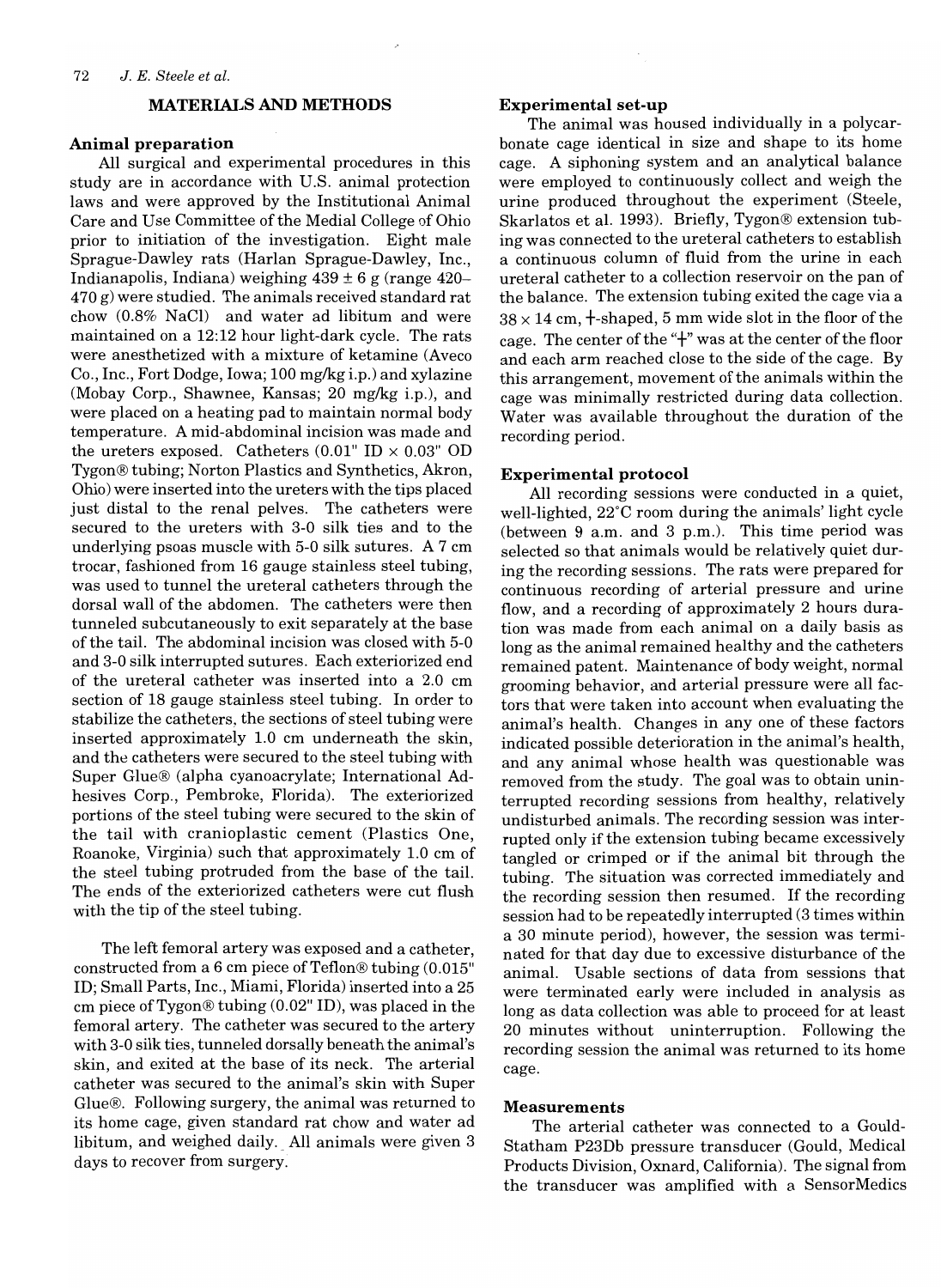

Figure 1. Line graph depicting arterial pressure and urine flow changes over time during a typical recording session (rat A, session 2).

Dynograph® Recorder R611(Anaheim, California). Mean arterial pressure (AP) was obtained by electronically damping the analog pressure signal (time constant  $= 0.78$  sec). The voltage output was led to a Tektronix® 5031 dual beam oscilloscope (Tektronix®, Inc., Beaverton, Oregon) for display and to a DT 2801 analog-to-digital converter (Data Translation, Marlboro, Massachusetts) housed within an AST® Premium 386/ 33 computer (model 5V, AST® Research, Inc., Taiwan, Republic of China). The damped AP signal was digitally sampled at 20 Hz and then averaged every 10 seconds to obtain a 0.1 Hz signal. Communication between the analytical balance and the computer was established via an RS232 data interface. Data were collected to an ACSII file (Po-Ne-Mah® Digital Acquisition Analysis and Archive Systems, Po-Ne-Mah®, Inc., Storrs, Connecticut) at 0.1 Hz. Urine flow (UF) was calculated from

the change in weight of the urine reservoir every 10 seconds and was expressed in  $\mu$ I/min. These paired AP and UF measurements, which covered the same 10 second intervals, were used in statistical analyses.

#### **Postmortem**

Following the last experimental session, animals were killed with an overdose of sodium pentobarbital and their kidneys were examined histologically for signs of infection, damage, or hydronephrosis. If any signs of kidney deterioration were observed, the last recording session for that animal was not included in data analysis.

#### **Data analysis**

The data were examined and aberrant values were discarded. Aberrant values were defined as those that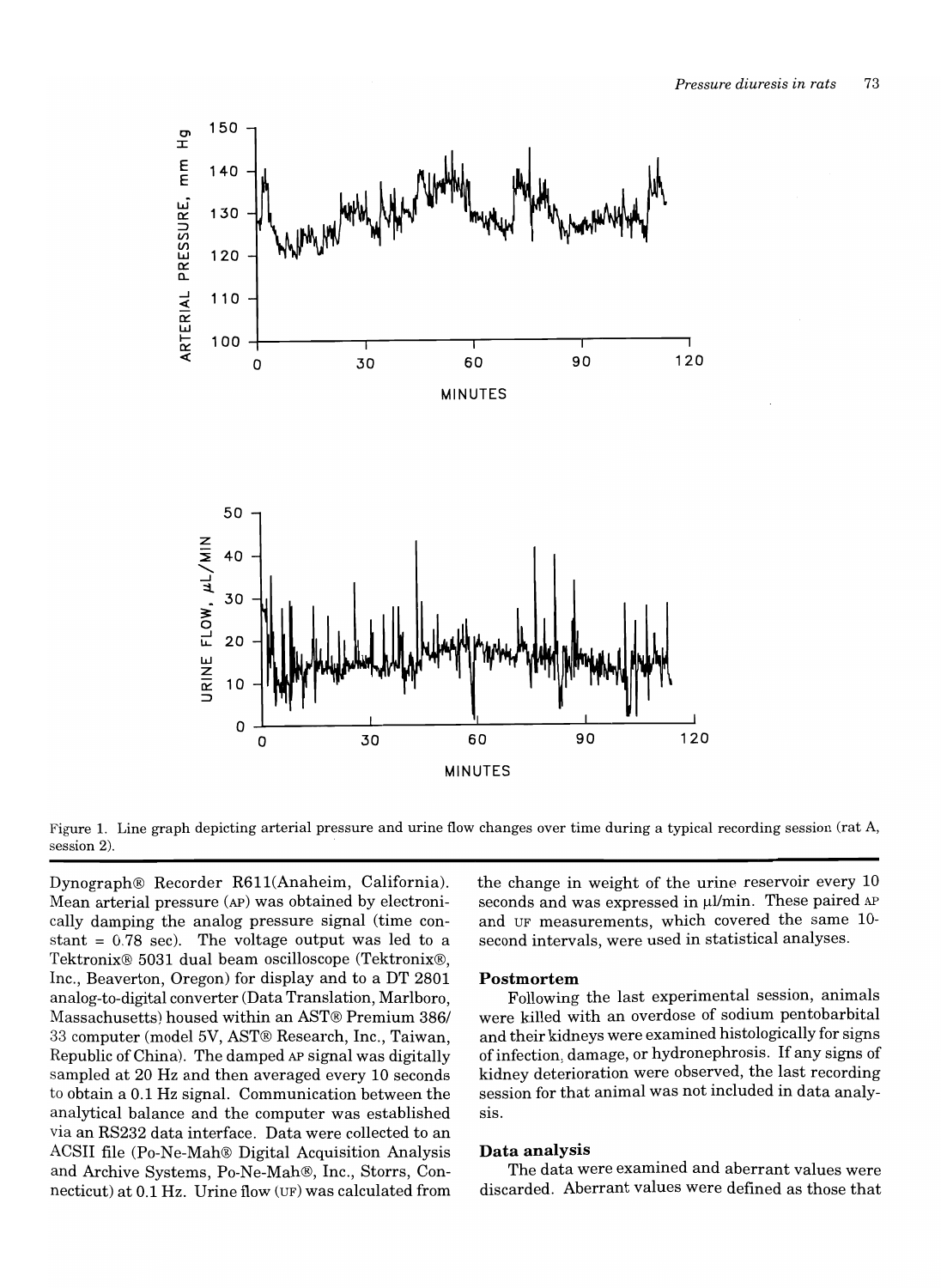

Figure 2. X-Y plot illustrating the distribution of data from a typical recording session (rat A, session 2) and the slope of the regression line for the relationship between arterial pressure and urine flow. Slope =  $0.19$ ; regression coefficient =  $0.19$ ;  $p < 0.001$ .

occurred paroxysmally and differed by more than 50% from preceding or following values. Observation suggested that these aberrant values arose from rapid positional changes by the animal that distorted the arterial and ureteral catheters. These discarded data represented less than 2% of the total observations. A linear regression was performed on the remaining data collected from each 2 hour recording session. The slope of the regression line, the correlation coefficient  $(r)$ , and the probability  $(p)$  were determined. The null hypothesis (no linear correlation between UF and AP) would be supported if slope = 0 and  $r = 0$ . Significance was ascribed if  $p < 0.05$ .

The closed-loop gain  $(G_c)$ , which represents the amplification of the influence of input on output, was calculated for each 2 hour recording as the ratio of the fractional change in UF (output) to the fractional change in AP (input). The average AP and UF for each session was used as the reference point for calculation of closedloop gain; that is,  $G_c = (slope/mean \n\t\t\tUF) ÷ (1 mm Hg/$ mean AP). Because it is the ratio of two deltas,  $G_c$  is unitless (Jones 1973).

#### **RESULTS**

Between 1 and 4 recording sessions were obtained in each of 8 rats (A-H), for a total of 24 recordings. Of these 24 successful recording sessions, 17 lasted more than 100 minutes, and 7 were shorter (range 25 to 98 minutes), mostly because rats repeatedly chewed through the ureteral catheters. For the 24 sessions, mean AP averaged  $130.0 \pm 4.1$  mm Hg and mean UF averaged  $25.2 \pm 10.1$  µl/min. A significant positive linear relationship was found between UF and AP that had an average slope of  $0.37 \pm 0.45$  µl/min/mm Hg  $(r=0.171)$ . A two sample t-test revealed that the overall slope was significantly different than a slope of zero with  $p < 0.0005$  (two-tailed evaluation).

The results from a typical recording session (Fig. 1, animal A, session 2) show that changes in urine flow appeared to directly follow changes in arterial pressure. An x-y plot of these same paired data revealed a positive relationship between arterial pressure and urine flow (Fig. 2). The correlation coefficient of the regression line in this example is 0.19, and the slope, 0.19, is significantly different from zero  $(p < 0.001)$ .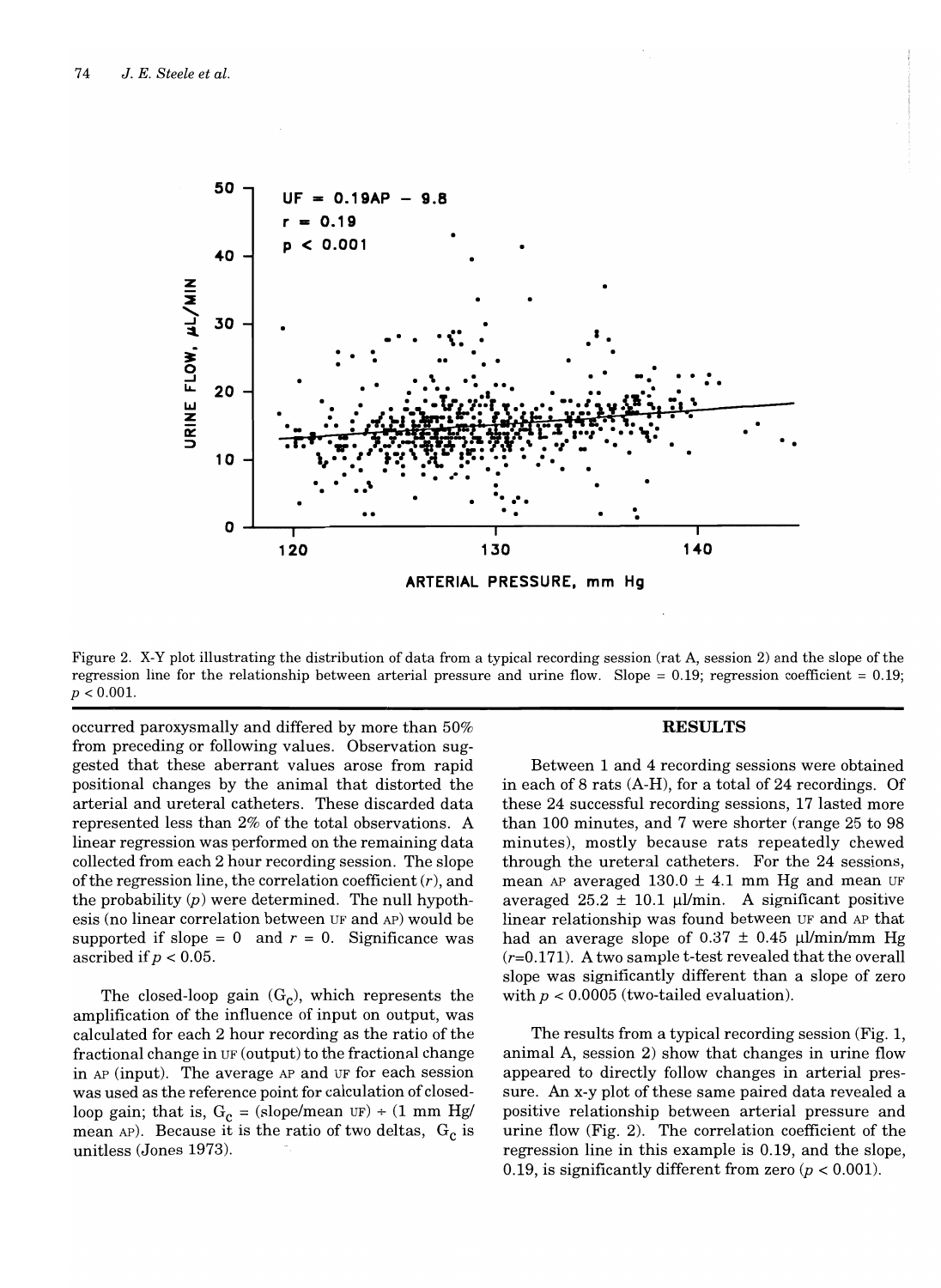| $\tau_{\text{able}}$ 1. Slope of the regression line, correlation coefficient (r), level of significance (p), number of data pairs used in analyses |  |
|-----------------------------------------------------------------------------------------------------------------------------------------------------|--|
| $(n)$ , and mean ( $\pm$ standard deviation) arterial pressure (AP) and urine flow (UF) for each recording in which the slope of the                |  |
| regression line relating arterial pressure and urine flow was positive and significantly different from zero.                                       |  |

| Rat and<br><b>Session</b> | <b>Slope</b> | $\boldsymbol{r}$ | $\boldsymbol{p}$ | $\boldsymbol{n}$ | $AP$ (mm $Hg$ ) | UF $(\mu\mathbf{l/min})$ |
|---------------------------|--------------|------------------|------------------|------------------|-----------------|--------------------------|
| $\rm C2$                  | 1.32         | 0.38             | < 0.001          | 658              | $114.9 \pm 3.7$ | $19.6 \pm 13.0$          |
| A1                        | 1.20         | 0.29             | < 0.001          | 678              | $127.1 \pm 4.5$ | $22.1 \pm 18.4$          |
| C3                        | 1.10         | 0.44             | < 0.001          | 150              | $124.4 \pm 3.5$ | $28.1 \pm 8.9$           |
| D1                        | 0.98         | 0.22             | < 0.001          | 334              | $114.4 \pm 2.8$ | $26.3 \pm 12.9$          |
| B <sub>4</sub>            | 0.92         | 0.38             | < 0.001          | 634              | $142.6 \pm 4.1$ | $40.5 \pm 10.0$          |
| H1                        | 0.77         | $0.16\,$         | < 0.001          | 683              | $118.6 \pm 2.5$ | $23.1 \pm 12.4$          |
| G1                        | 0.75         | 0.30             | < 0.001          | 353              | $135.2 \pm 4.8$ | $26.0 \pm 11.9$          |
| B <sub>2</sub>            | 0.38         | 0.31             | < 0.001          | 772              | $131.8 \pm 4.3$ | $26.5 \pm 5.2$           |
| E4                        | 0.38         | 0.17             | < 0.001          | 680              | $123.2 \pm 2.6$ | $26.4 \pm 5.6$           |
| E3                        | 0.26         | $0.20\,$         | < 0.001          | 673              | $134.7 \pm 4.0$ | $18.5 \pm 5.3$           |
| B1                        | $0.25\,$     | $0.11\,$         | < 0.005          | 706              | $122.1 \pm 4.2$ | $30.0 \pm 9.4$           |
| B <sub>3</sub>            | 0.20         | 0.11             | < 0.005          | 703              | $132.2 \pm 4.2$ | $21.0 \pm 7.7$           |
| F3                        | 0.20         | 0.14             | < 0.01           | 270              | $135.4 \pm 4.7$ | $11.8 \pm 6.7$           |
| A2                        | 0.19         | 0.19             | < 0.001          | 683              | $129.4 \pm 4.8$ | $15.0 \pm 4.7$           |
| F2                        | 0.16         | 0.08             | < 0.05           | 592              | $126.9 \pm 2.3$ | $16.0 \pm 10.2$          |
| E2                        | 0.10         | 0.12             | < 0.005          | 673              | $136.5 \pm 4.3$ | $16.6 \pm 3.5$           |
| Mean                      | 0.57         | 0.22             |                  | 578              | 128.1           | 23.0                     |
| SD                        | 0.41         | 0.11             |                  | 182              | 4.0             | 9.1                      |

In 16 of the 24 recordings, the slopes of the regressions between UF and AP were positive and significantly different from zero (Table 1). The positive slopes averaged  $0.57 \mu$ l/min/mm Hg, with an average correlation coefficient of 0.22. The average length of recording sessions for these 16 trials was 96 ± 30 minutes. In 6 of the 24 recordings, the slopes of the regressions were not different from zero (Table 2). For these animals the slopes averaged  $0.02 \mu$ l/min/mm Hg with an average correlation coefficient of 0.05. The duration of the recording for these sessions averaged  $103 \pm 33$  minutes. In the remaining 2 recordings, the slopes of the regressions between UF and AP were negative and significantly different from zero (Table 3). The negative slopes averaged  $-0.15 \mu$ l/min/mm Hg with an average correlation of 0.09. The duration of these recordings averaged  $113 \pm 6$  minutes.

The observations from all 24 recording sessions are graphically represented in Fig. 3, with the regression lines drawn over the actual range of arterial pressure for each recording. There was no significant relationship between the average AP and the slope within any of the three groups as segregated by slope. Nonetheless,

the sessions in which significant positive slopes (Table 1, Fig. 3A) were obtained had an average  $AP(128.1 \pm 4.0)$ mm Hg) and an average UF  $(23.0 \pm 9.1 \,\mu$ l/min) that were significantly lower than the average  $AP(135.9 \pm 4.6 \text{ mm})$ Hg) and UF (32.4  $\pm$  14.4 µl/min) found in the 6 sessions for which the slopes were not significantly different from zero (Table 2, Fig. 3B).

The relative magnitude of the changes in UF associated with changes in AP are revealed in the calculation of the closed-loop gain. A  $G_c$  of 1 means that AP and UF changed in exact proportion, while gains greater than 1 represent proportionally greater increases in UF. The gains ranged from 7.7 to -1.1 with  $G_c$  greater than 1 in 14 of the 24 sessions (Fig. 4). The average gain for the entire group was  $1.98 \pm 2.3$ , which means that a given increase in AP was accompanied, on the average, by an approximately two-fold greater increase in UF.

#### . DISCUSSION

## Spontaneous pressure diuresis

This study demonstrates the operation of pressure diuresis in response to spontaneous changes in arterial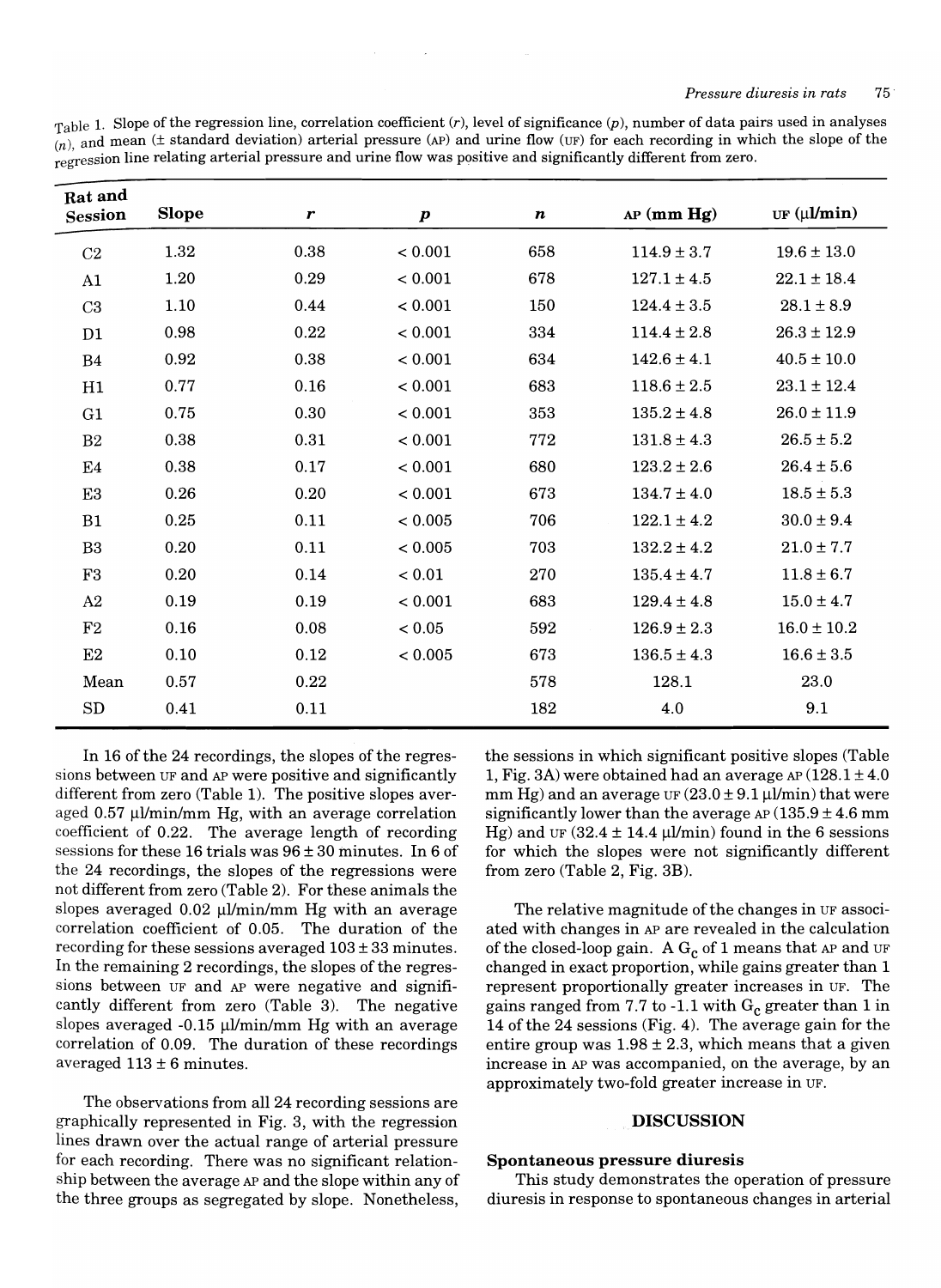| Rat and<br><b>Session</b> | <b>Slope</b> | r    | p             | n   | $AP$ (mm $Hg$ ) | UF $(\mu \mathbf{I}/\mathbf{min})$ |
|---------------------------|--------------|------|---------------|-----|-----------------|------------------------------------|
| $_{\rm C1}$               | $-0.14$      | 0.11 | ${}_{< 0.01}$ | 654 | $118.1 \pm 3.6$ | $23.5 \pm 4.8$                     |
| $_{\rm F1}$               | $-0.15$      | 0.08 | ${}_{< 0.05}$ | 704 | $137.2 \pm 2.9$ | $18.4 \pm 5.5$                     |
| Mean                      | $-0.15$      | 0.09 |               | 679 | 128.0           | 21.0                               |

Table 2. Slope of the regression line, correlation coefficient  $(r)$ , level of significance  $(p)$ , number of data pairs used in analyses  $(n)$ , and mean ( $\pm$  standard deviation) arterial pressure (AP) and urine flow (UF) for each recording in which the slope of the regression line relating arterial pressure and urine flow was negative and significantly different from zero.

pressure in conscious rats under physiological conditions. A positive correlation was observed between AP and UF in these intact rats in  $67\%$  (16 of 24) of the trials, with an average correlation coefficient  $(r)$  of 0.22. These data extend previous observations of spontaneous pressure diuresis in conscious dogs (Brand et al. 1991) using a new method of urine flow measurement that allowed us to observe moment-to-moment effects of AP on UF. In the previous study in the dog,  $G_c$  was about 1.4, and the *r* value for the correlation between UF and AP was 0.12-0.14. The higher correlations and gains in the present study in the rat (Table 1) likely reflect the greater precision of the method of measurement of urine flow. These two studies establish that pressure diuresis may be observed in conscious animals of two different species during normal operation of all of the mechanisms regulating renal function.

This approach to the study of pressure diuresis (Brand et al. 1991, Skarlatos et al. 1994) is unique because these experiments have been performed in conscious, intact animals during spontaneous changes in AP and UF. Although others have examined pressure diuresis in conscious animals, in all pervious studies arterial pressure was experimentally manipulated. These previous studies have provided important information concerning the operation of pressure diuresis (Ehmke et al. 1990, Hall et al. 1988), but were not directed at determining if operation of the pressure diuresis mechanism is detectable in the absence of experimental perturbations; that is, in the physiological state. Thus, our experimental approach examining the relationship between spontaneous changes in AP and UF in conscious animals demonstrates that pressure diuresis is expressed under physiological conditions. This approach may provide new insight into the time course over which the pressure diuresis mechanism may act, as well as insight into the interaction between pressure diuresis and baroreflex regulation of the renal circulation.

## **Long-term character of pressure diuresis**

The apparent ability of UF to respond to moment-tomoment spontaneous changes in AP also supports the hypothesis that the long-term influence of pressure diuresis on AP is a result of the cumulative effect of many small changes in AP, UF, and, presumably, blood volume. This hypothesis has been proposed based on previous observation (Steele, Brand et al. 1993) that, in anesthetized rats, experimentally induced changes in AP are followed by changes in UF in 6 seconds. This rapid response in UF is consistent with the conclusion of

Table 3. Slope of the regression line, correlation coefficient  $(r)$ , level of significance  $(p)$ , number of data pairs used in analyses  $(n)$ , and mean ( $\pm$  standard deviation) arterial pressure (AP) and urine flow (UF) for each recording in which the slope of the regression line relating arterial pressure and urine flow was not significantly different from zero.

| Rat and<br><b>Session</b> | <b>Slope</b> | r                                  | $\boldsymbol{p}$ | $\boldsymbol{n}$ | $AP$ (mm $Hg$ ) | UF (µl/min)     |
|---------------------------|--------------|------------------------------------|------------------|------------------|-----------------|-----------------|
|                           |              |                                    |                  |                  |                 |                 |
| D <sub>3</sub>            | 0.21         | 0.05                               | ${}_{0.4}$       | 374              | $143.2 \pm 4.7$ | $40.7 \pm 18.6$ |
| A <sub>3</sub>            | 0.15         | 0.06                               | ${}_{0.2}$       | 608              | $137.3 \pm 5.2$ | $24.4 \pm 12.4$ |
| D <sub>2</sub>            | 0.10         | 0.02                               | ${}_{< 0.5}$     | 430              | $138.4 \pm 3.7$ | $39.1 \pm 18.5$ |
| E1                        | 0.07         | 0.07                               | ${}_{0.1}$       | 680              | $133.0 \pm 3.7$ | $24.0 \pm 3.9$  |
| A4                        | $-0.20$      | 0.07                               | < 0.1            | 642              | $134.6 \pm 5.9$ | $38.9 \pm 17.7$ |
| G2                        | $-0.20$      | 0.05                               | ${}_{< 0.2}$     | 995              | $128.6 \pm 4.7$ | $27.5 \pm 15.1$ |
| Mean                      | 0.02         | 0.05<br>$\overline{\phantom{a}}$ . |                  | 622              | 135.9           | 32.4            |
| SD                        | 0.16         | 0.02                               |                  | 33               | 4.6             | 14.4            |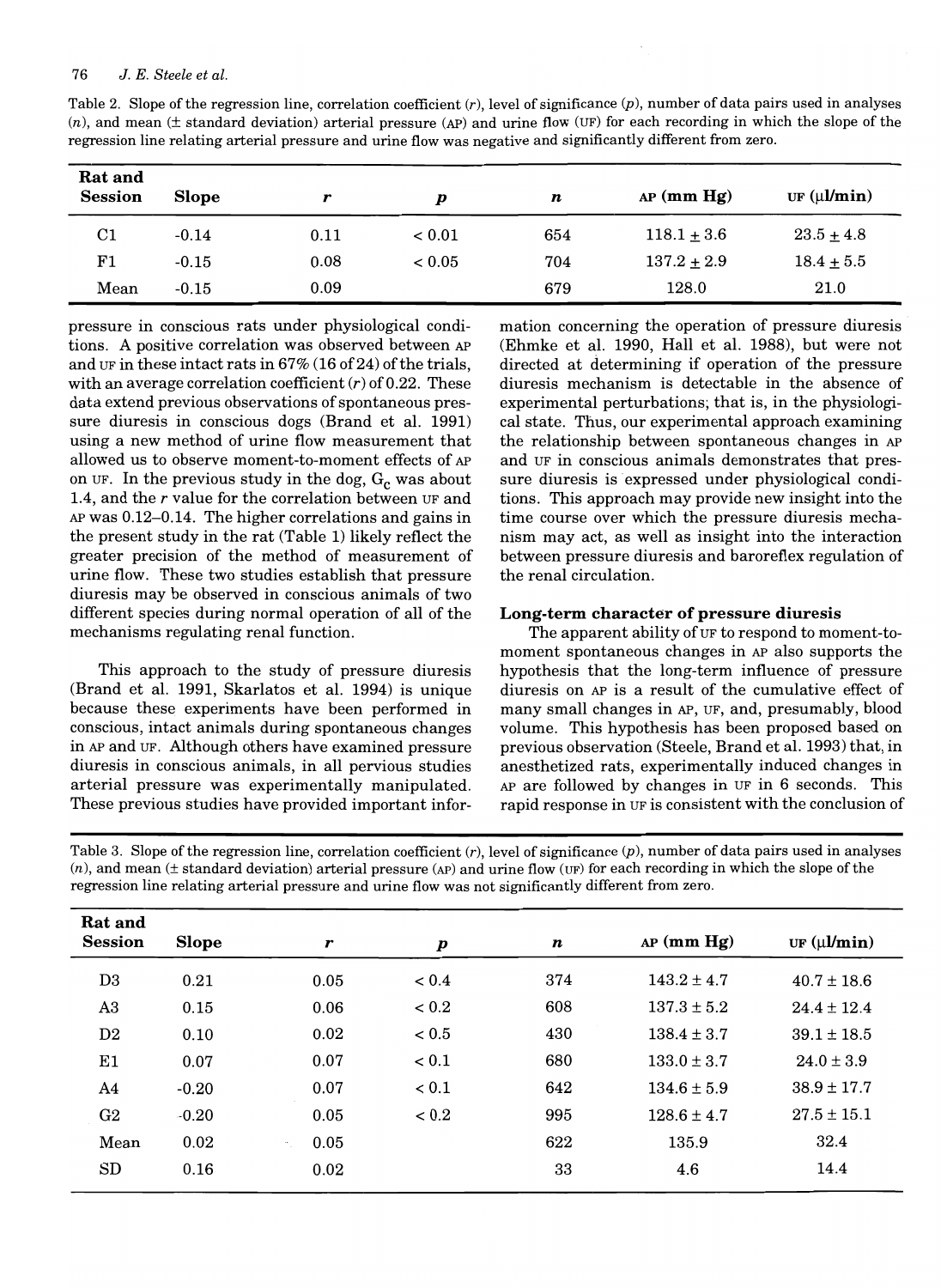the present study, that AP and UF may be positively correlated during moment-to-moment changes in AP. Thus, we suggest that pressure diuresis is a dynamic mechanism that operates continuously to correct changes in arterial pressure. Small changes in AP and UF may cumulatively adjust extracellular fluid volume and AP to the average equilibrium point for pressure diuresis.

#### Gain of the pressure diuresis mechanism

The  $G_c$  for the effect of AP on UF averaged about 2 (Fig. 4). In previous work involving anesthetized rats,  $G_c$  ranged from 1 to 13 during acute changes in AP induced both pharmacologically and reflexly (Steele, Brand et al. 1993). The high gain of pressure diuresis is in accord with previous studies indicating that the effect of AP on UF is exponential in nature (Guyton 1990). As AP increases, a given change in AP has a progressively greater effect on UF. In other words, pressure diuresis may defend against increases in AP more effectively than against decreases.

In addition to a possible exponential nature of the pressure diuresis mechanism, recent work from our laboratory suggests that the predominant hemodynamic pattern of the kidney may further amplify the effect of AP on UF. Using a new model to examine renal pressure-flow relationships during spontaneous changes in AP and renal blood flow, we observed that in conscious dogs (Skarlatos, DiPaola et al. 1993) and rats (Skarlatos, Metting et al. 1993) the predominant pressure-flow pattern in the renal circulation is baroreflex-like. That is, about 38% of the time, the renal vasculature dilates when AP spontaneously increases, and constricts when AP spontaneously decreases. This baroreflex-like pattern in the circulation may act as an amplifier for the pressure diuresis mechanism. For example, our studies of the renal circulation (Skarlatos, DiPaola et al. 1993) indicated that a spontaneous increase in arterial pressure will most likely be accompanied by a decrease in renal vascular resistance. If renal vascular resistance decreases as systemic pressure increases, the increase in systemic pressure will likely be transmitted to the renal interstitium to a greater degree than if the kidney did not vasodilate, and therefore UF will increase to a greater degree than if the kidney did not vasodilate.

### Pressure diuresis and Atrial Natriuretic Peptide (ANP)

In the present study, AP and UF were positively correlated in 67% of the experimental trials. In these conscious, freely-moving rats, increases in arterial pressure were most likely due to autonomic activation acting under control of "central command" (Koepke et al. 1983) as the animal moved about, groomed, drank, etc. The effects of increased autonomic activation on the kidney are anti-diuretic and oppose the pressure diuresis mechanism (Koepke et al. 1983). Changes in autonomic activity are thus unlikely to be responsible for the positive correlation observed between AP and UF. The only hormone likely to induce a diuresis under these conditions is ANP. Release of ANP, however, is induced by atrial stretch (deZeeuw et al. 1992) and is independent of the baroreflex influence on sympathetic nervous activity (Kohara et al. 1989). Inasmuch as there was no reason to expect increases in atrial or central venous pressure in the present study, it seems unlikely that the positive correlation between AP and UF could be accounted for by changes in secretion of ANP.

#### Perspective

These observations of spontaneous pressure diuresis in conscious rats, combined with studies of the rapidity of the pressure diuresis mechanism in anesthetized animals and investigation of the pressureblood flow patterns in the renal circulation, provide a unique description of renal function as it occurs under physiological conditions. We propose that pressure diuresis is an ongoing, rapidly-acting mechanism with a high gain that is amplified by the baroreflex-like pattern of the renal circulation. This speculation is also supported by recent observations from our laboratory of a close, positive correlation between spontaneous changes in AP and renal interstitial hydrostatic pressure (Skarlatos et al. 1994). Thus, the cumulative effect of many small changes in UF in response to spontaneous changes in AP can account for the long-term nature of pressure diuresis.

We also speculate that the nature of pressure diuresis contributes to the control of variability in AP. That is, for any given time period, an increase in the variablilty of AP around its average value will result in an increased net excretion of urine for that period. Such an increase in UF produced by an increased AP variability (at the same average value for AP) would decrease the blood volume and presumably decrease the capacity of the cardiovascular system to produce increases in AP. Thus, an alteration in spontaneous pressure-diuresis may play a role in the increase in both the steady-state AP and its variability in hypertension.

## ACKNOWLEDGMENTS

The authors thank Marianne Miller for assistance in preparing the manuscript. Dr. Janet E. Steele was supported by a fellowship from the Department of Medicine (Division of Nephrology) at the Medical College of Ohio. This work was supported by a grant from the American Heart Association.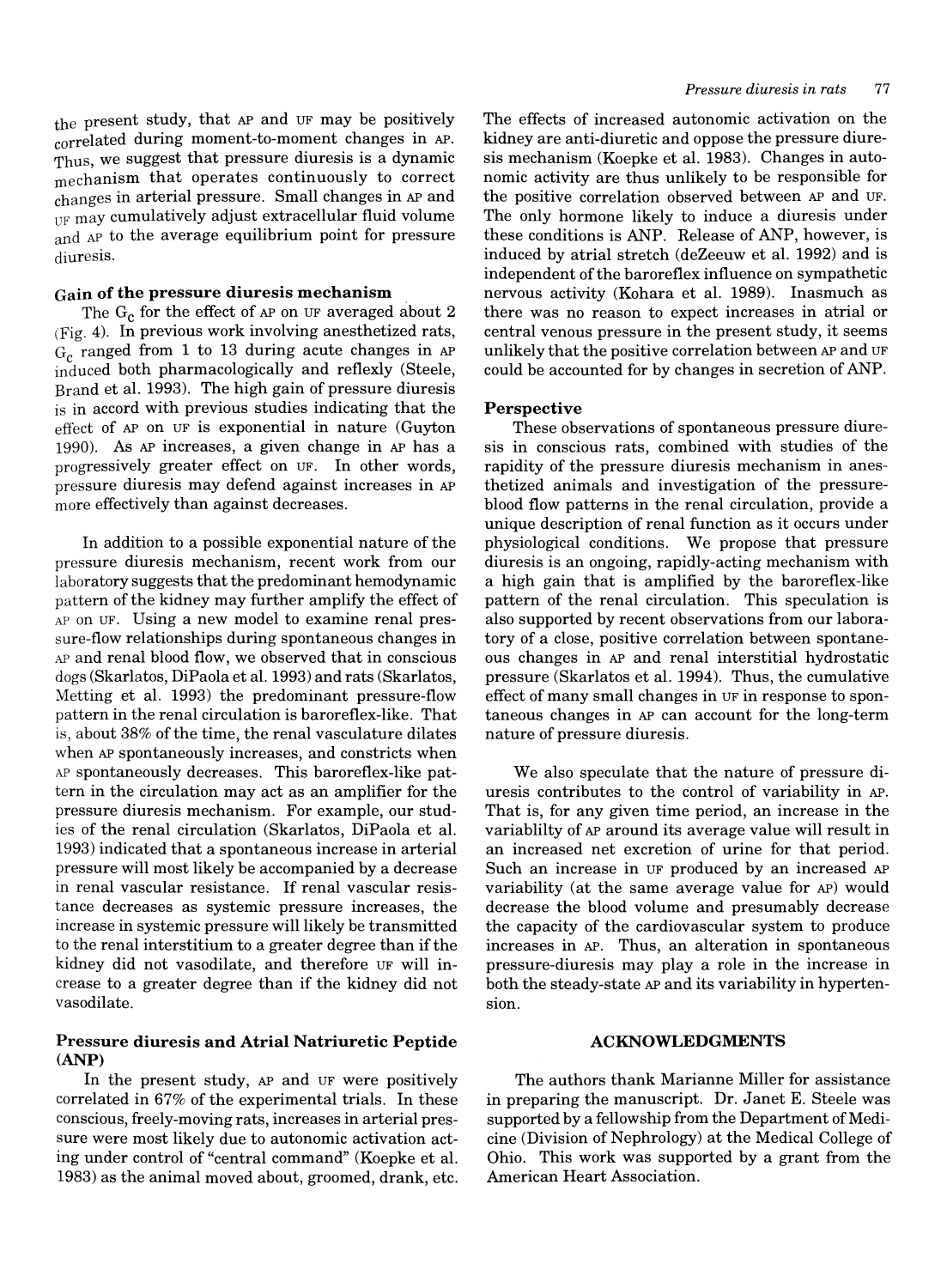

Figure 3. Slopes ofthe 24 regression lines for arterial pressure and urine flow when the slope is (A) significantly different from zero and positive ( $n = 16$ ), (B) not significantly different from zero ( $n = 6$ ), and (C) significantly different from zero and negative  $(n = 2)$ . The slope of the regression line is drawn over the actual arterial pressure range for each individual recording. Mean slope (± standard error) is included on the figure for each condition.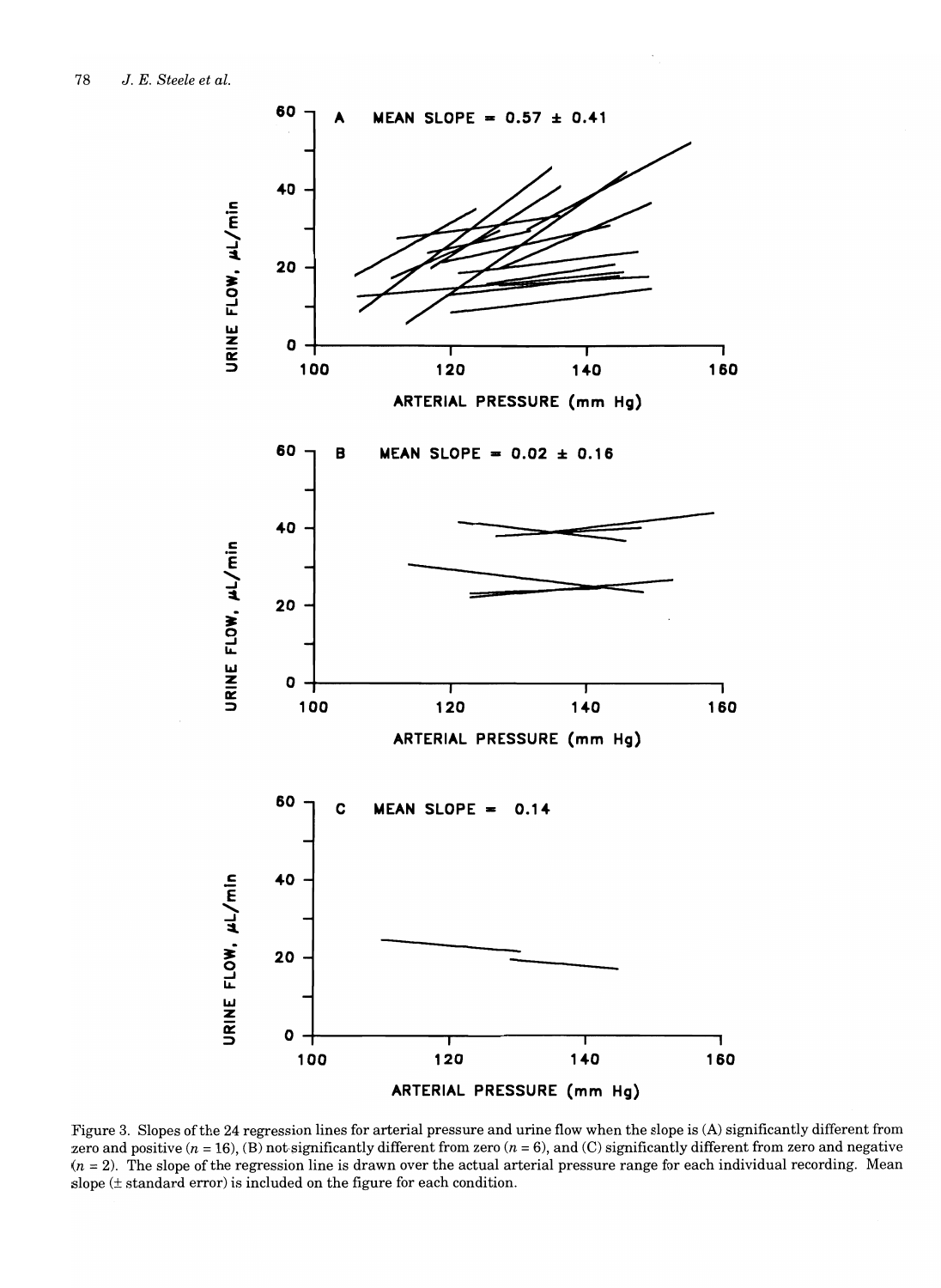

## **RAT AND SESSION**

Figure 4. Closed-loop gains  $(G_c)$  for the 24 recording sessions. Mean ( $\pm$  SD)  $G_c$  = 1.98  $\pm$  2.3, range  $G_c$  = 7.71 to -1.12.

## **LITERATURE CITED**

- Alper, R. H., H. J. Jacob, and M. J. Brody. 1987. Regulation of arterial pressure lability in rats with chronic sinoaortic deafferentation. *American Journal of Physiology* 253: H466-H474.
- Brand, P. H., K. B. Coyne, K. A. Kostrzewski, D. Shier, P. J. Metting, and S. L. Britton. 1991. Pressure diuresis and autonomic function in conscious dogs. *American Journal of Physiology* 261: R802-R810.
- DeBoer, R. W., J. M. Karemaker, and J. Strackee. 1987. Hemodynamic fluctuations and baroreflex sensitivity in humans: a beat-to-beat model. *American Journal of Physiology* 253: H680-H689.
- deZeeuw, D., W. M. T. Janssen, and P. E. deJong. 1992. Atrial natriuretic factor: its (patho)physiological significance in humans. *Kidney International* 41: 1115-1133.
- Ehmke, H., P. B. Persson, M. Seyfarth, and R. Kirchheim. 1990. Neurogenic control of pressure natriuresis in conscious dogs. *American Journal of Physiology* 259: F466-F473.
- Guyton, A. C. 1990. The surprising kidney-fluid mechanism for pressure control-its infinite gain! *Hypertension* 16: 725-730.

-, T. G. Coleman, A. W. Cowley, Jr., K. W. Scheel, R. D. Manning, Jr., and R. A. Norman. 1972. Arterial pressure regulation: overriding dominance of the kidneys in long-term regulation and in hypertension. *American Journal of Medicine* 52: 584- 594.

- -, D. B. Young, T. E. Lohmeier, and J. W. DeClue. 1980. Salt balance and long-term blood pressure control. *Annual Review of Medicine 31:*  15-27.
- Hall, J. E., H. L. Mizelle, L. L. Woods, and J. P. Montani. 1988. Pressure natriuresis and control of arterial pressure during chronic epinephrine infusion. *Journal of Hypertension* 6: 723-731.
- Jones, R. W. 1973. *Principles of Biological Regulation.*  New York, Academic Press: 359 pp.
- Koepke, J. P., K. C. Light, and P. A. Obrist. 1993. Neural control of renal excretory function during behavioral stress in conscious dogs. *American Journal of Physiology* 245: R251-R258.
- Kohara, L., A. Otsuka, H. Mikami, K. Katahira, T. Tsunetoshi, and T. Ogihara. 1989. Effects of the baroreceptor reflex system on atrial natriuretic factor secretion during volume expansion in dogs. *Clinical Science* 77: 29-34.
- Selkurt, E. E. 1951. Effect of pulse pressure and mean arterial pressure modification on renal hemodynamics and electrolyte and water excretion. *Circulation* 4: 541-551.
- Skarlatos, S., N. DiPaola, R. A. Frankel, R. W. Pomerantz, P. H. Brand, P. J. Metting, and S. L. Britton. 1993. Spontaneous pressure-flow relationships in the renal circulation of conscious dogs.